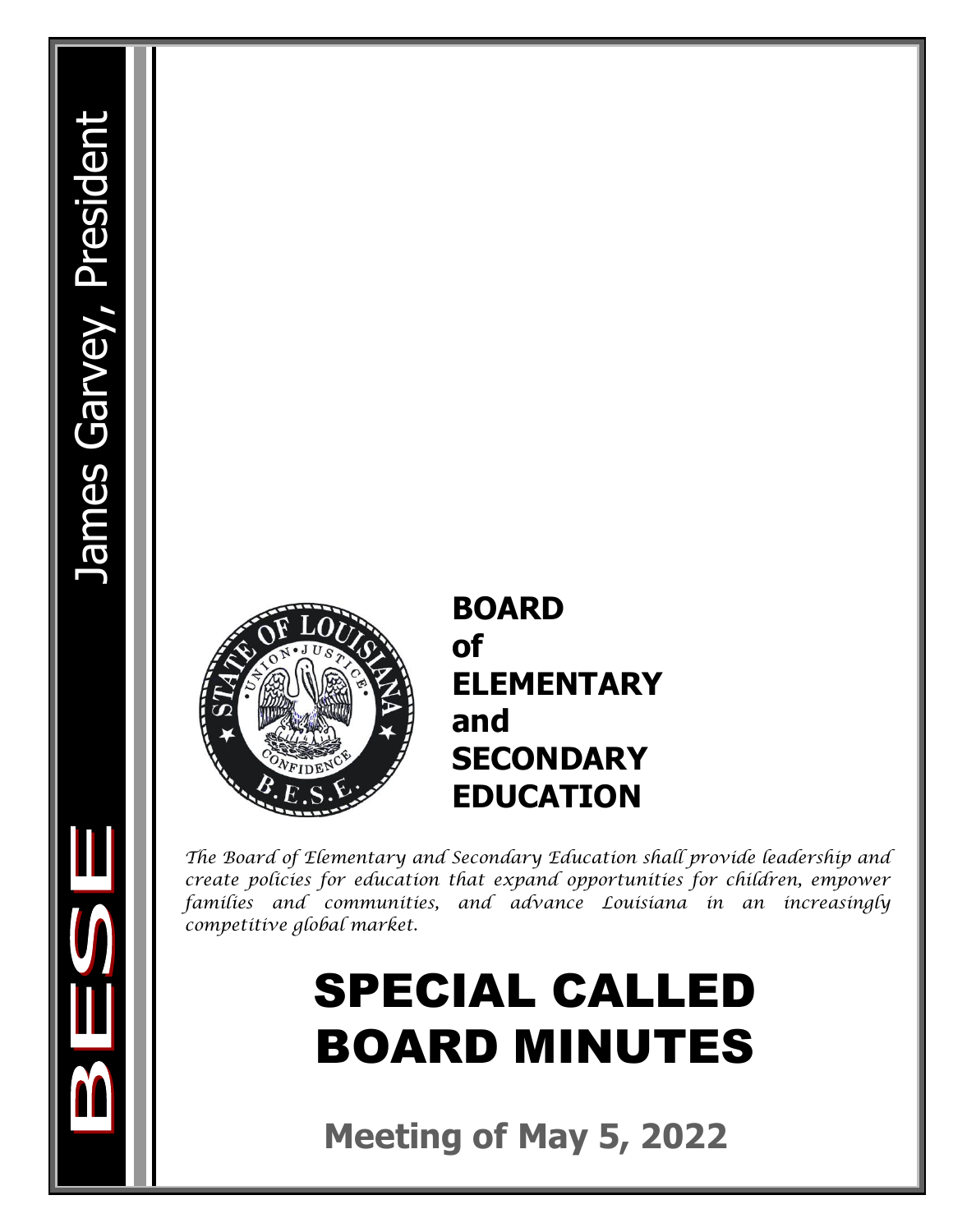#### **LOUISIANA STATE BOARD OF ELEMENTARY AND SECONDARY EDUCATION**

#### **May 5, 2022**

#### **The Louisiana Purchase Room Baton Rouge, LA**

The Louisiana State Board of Elementary and Secondary Education met in special session on May 5, 2022, in the Louisiana Purchase Room, located in the Claiborne Building in Baton Rouge, Louisiana. The meeting was called to order at 10:45 a.m. by Board President James Garvey.

Board members present were Dr. Holly Boffy, Mr. Preston Castille, Dr. Belinda Davis, Ms. Sandy Holloway, Mr. Ronnie Morris, Mr. Tommy Roque, and Ms. Doris Voitier.

Board members Ms. Ashley Ellis, Mr. Michael Melerine, and Ms. Kira Orange Jones were not in attendance.

Public comments were received from Ms. Jennifer Andrepont, Acadiana High School; Mr. John Barthelemy, Assumption Parish School System; Dr. Erin Bendily, Pelican Institute for Public Policy; Ms. Meagan Brown, East Carroll Parish Schools; Mr. Barry Erwin, Council for a Better Louisiana; Mr. Michael Faulk, Louisiana Association of School Superintendents; Dr. Patty Glaser, Discovery School; Ms. Lauren Gleason, Louisiana Association of Business and Industry; Ms. Millie Harris, JCFA; Mr. Terrence Lockett, Education Reform Now; Ms. Jennifer Luquette, Lafayette High School; Mr. Kaleb Moore, American Federation for Children; Mr. Paul Nelson, Tensas Parish Schools; Ms. Brigitte Nieland, Stand for Children; Ms. Caroline Roemer, Louisiana Association of Public Charter Schools; Ms. Candice Schott, Kenner Discovery High School; Mr. Dennis Stewart, Rapides Parish Schools; Ms. Toyua Watson, Concordia Parish Schools; Mr. Wes Watts, West Baton Rouge Parish Schools; Ms. Julia Williams, Northside High School; and Mr. Mark Rabalais, Ms. Irma Trosclair, and Mr. Francis Touchet, Lafayette Parish Schools.

| Agenda<br>Item 2. | <b>Approval of the Agenda</b>                                                    | (Schedule 1) |
|-------------------|----------------------------------------------------------------------------------|--------------|
|                   | On motion of Dr. Boffy, seconded by Dr. Davis, the Board approved the<br>agenda. |              |
| Agenda<br>Item 3. | <b>Items for Consideration</b>                                                   | (Schedule 2) |
| 3.1               | On motion of Dr. Boffy, seconded by Dr. Davis, the Board discussed               |              |

revisions to bulletins related to LEAP 2025 High School Assessment substitutions, due to COVID-19, as it pertains to graduation requirements for the 2021-2022 school year.

Lengthy discussion followed.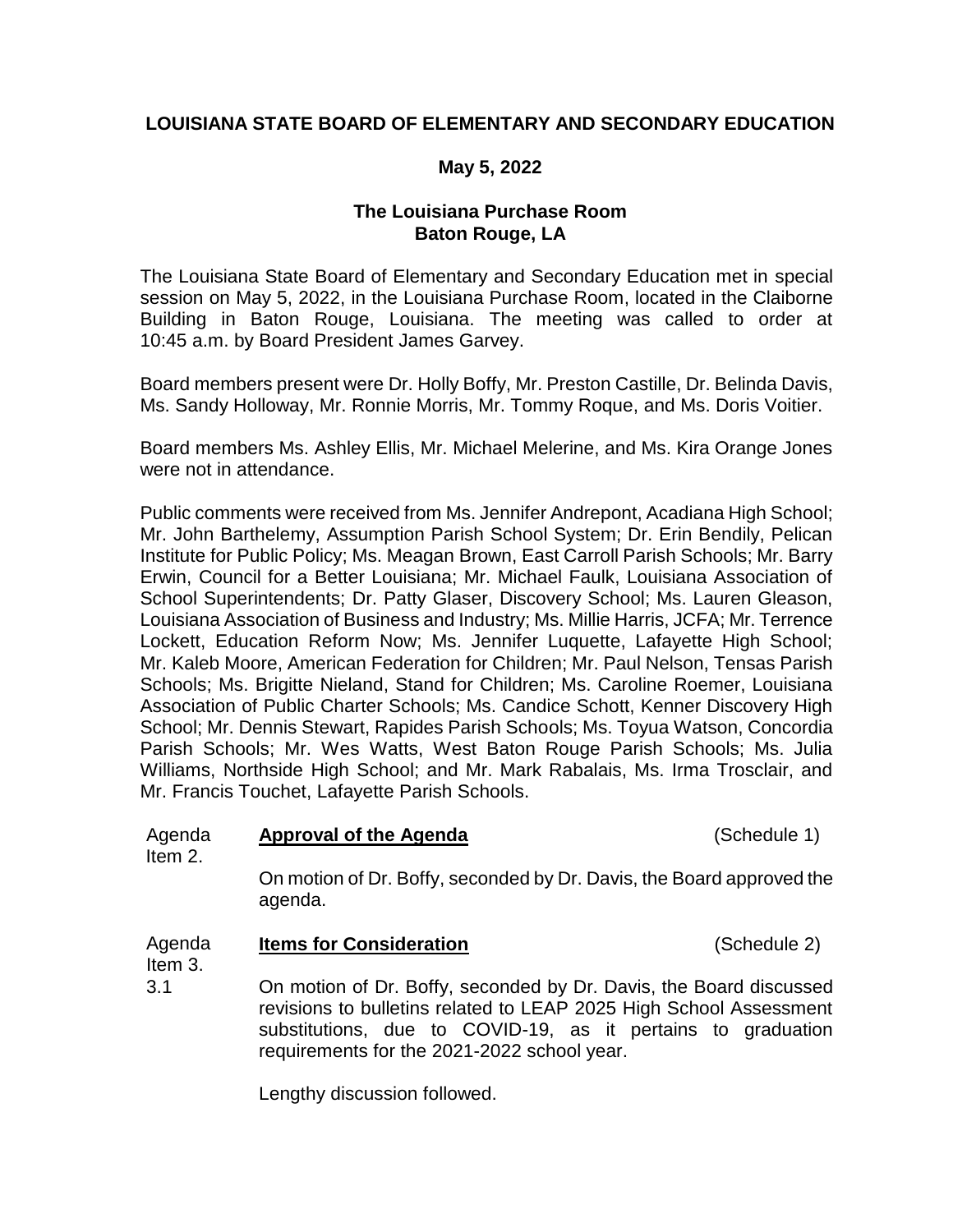Dr. Boffy offered a motion, seconded by Dr. Davis, that the Board approve revisions to bulletins related to LEAP 2025 High School Assessment substitutions, due to COVID-19, as it pertains to graduation requirements for the 2021-2022 school year.

A roll call vote was taken.

Yeas: Dr. Boffy, Mr. Castille, Dr. Davis, Mr. Roque and Ms. Voitier.

Nays: Mr. Garvey, Ms. Holloway, and Mr. Morris.

Abstentions: None.

Absences: Ms. Ellis, Mr. Melerine, and Ms. Orange Jones.

The motion failed.

- 3.2. On motion of Ms. Voitier, seconded by Ms. Holloway, the Board approved a waiver, due to Hurricane Ida and Covid-19, for policy contained in Bulletin 741, *Louisiana Handbook for School Administrators*: §2318.B and §2318.B.3 The TOPS University Diploma; and §2319.B. The Career Diploma, regarding LEAP 2025 and graduation requirements for the 2021-2022 school year in the following parishes, declared by the Governor, DR-4611, on August 29, 2021:
	- Ascension:
	- Assumption;
	- East Baton Rouge;
	- East Feliciana:
	- Iberia:
	- Iberville:
	- Jefferson:
	- Lafourche;
	- Livingston;
	- Orleans;
	- Plaquemines;
	- Pointe Coupee;
	- St. Bernard;
	- St. Charles:
	- St. Helena;
	- St. James:
	- St. John the Baptist;

(Motion continues on page 3)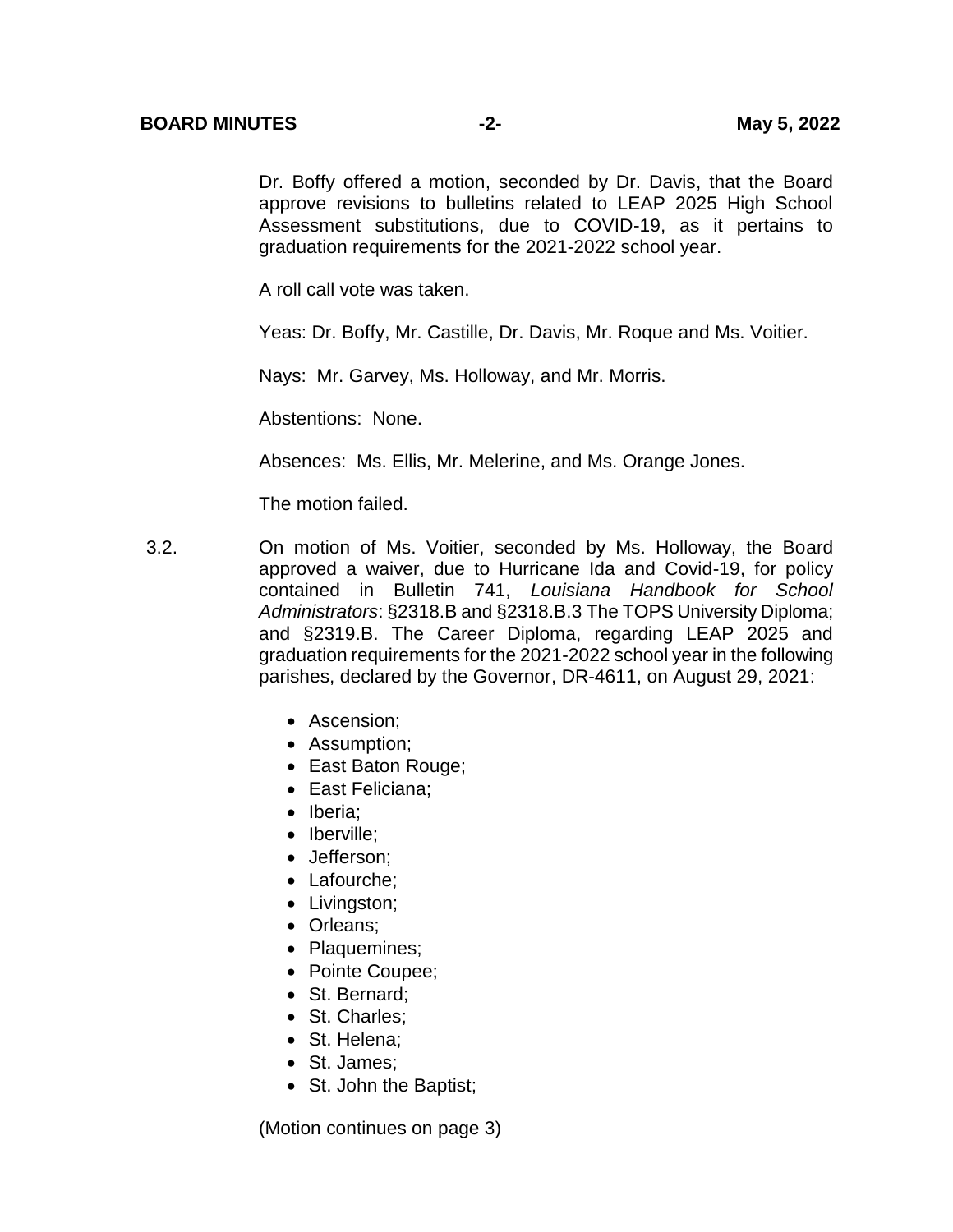- St. Martin:
- St. Mary;
- St. Tammany;
- Tangipahoa;
- Terrebonne:
- Washington;
- West Baton Rouge; and
- West Feliciana.

Further, the waiver of Bulletin 741, L*ouisiana Handbook for School Administrators*, is contingent on the following:

- 1. §2318. The TOPS University Diploma and §2319. The Career Diploma, regarding the requirement to include the EOC or LEAP 2025 assessments taken in Spring 2022 as a portion of the final course grade; and
- 2. §2318. The TOPS University Diploma and §2319. The Career Diploma, regarding high school assessment for high school seniors graduating during the 2021-2022 academic year, the following may be substituted for the LEAP 2025 high school assessment requirement:
	- a. an ACT composite score of 17 or higher for all students; or
	- b. a score of Silver or higher on ACT WorkKeys for students pursuing a Career Diploma; or
	- c. an ACT subject score of 17 or higher in the corresponding LEAP 2025 high school assessment pair for which the student has yet to achieve level 2 (approaching basic) or above; or
	- d. the student participates in 20 or more extended learning hours per LEAP 2025 high school assessment subject pair for which the student has yet to achieve level 2 (approaching basic) or above; or
	- e. a score of Silver or higher on ACT WorkKeys for students pursuing an IBC Credential.

A roll call vote was taken.

Yeas: Dr. Boffy, Mr. Castille, Dr. Davis, Ms. Holloway, Mr. Morris, Mr. Roque and Ms. Voitier.

(Motion continues on page 4)